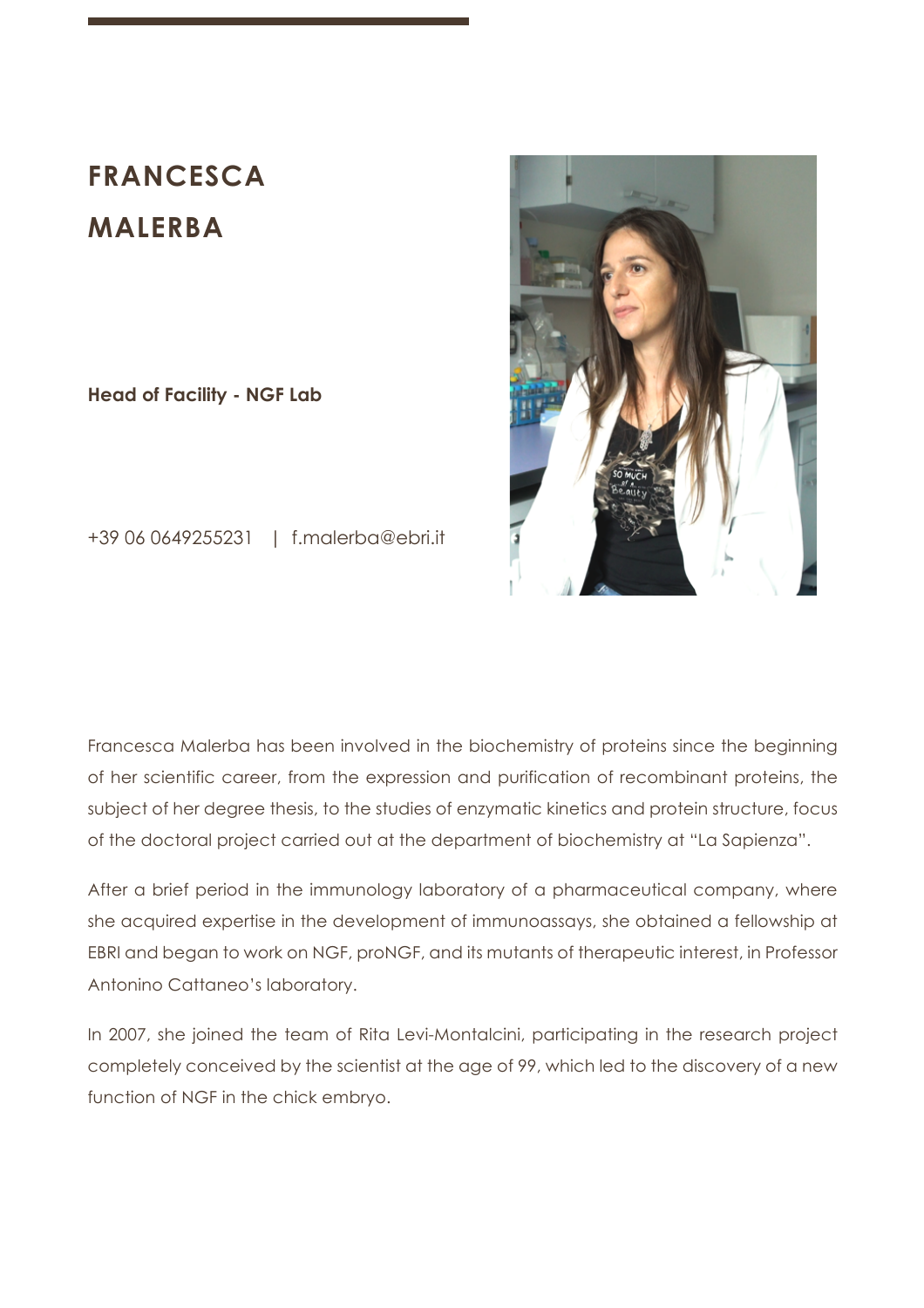## **Education and Positions**

2000 Degree in Industrial Biotechnology, "Alma mater studiorum", Università di Bologna.

2006 PhD in Cellular and Molecular Biology (specializing in Biochemistry), Università dell'Aquila and Università La Sapienza (Roma)

2012 Postdoctoral Fellow, Academic Class of Science- Neurobiology, Scuola Normale Superiore Pisa

## **Publications**

## **2021**

proNGF Measurement in Cerebrospinal Fluid Samples of a Large Cohort of Living Patients With Alzheimer's Disease by a New Automated Immunoassay.Malerba F, Arisi I, Florio R, Zecca C, Dell'Abate MT, Bruni Ercole B, Camerini S, Casella M, Logroscino G, Cattaneo A. Front Aging Neurosci. 2021 Oct 27;13:741414. doi: 10.3389/fnagi.2021.741414. eCollection 2021. PMID: 34776928.

A Quantitative Bioassay to Determine the Inhibitory Potency of NGF-TrkA Antagonists. Malerba F, Bruni Ercole B, Florio R, Cattaneo A. SLAS Discov. 2021 Apr 19:24725552211000672. doi: 10.1177/24725552211000672

Systemic delivery of a specific antibody targeting the pathological N-terminal truncated tau peptide reduces retinal degeneration in a mouse model of Alzheimer's Disease. Latina V, Giacovazzo G, Cordella F, Balzamino BO, Micera A, Varano M, Marchetti C, Malerba F, Florio R, Ercole BB, La Regina F, Atlante A, Coccurello R, Di Angelantonio S, Calissano P, Amadoro G. Acta Neuropathol Commun. 2021 Mar 9;9(1):38. doi: 10.1186/s40478-021-01138-1.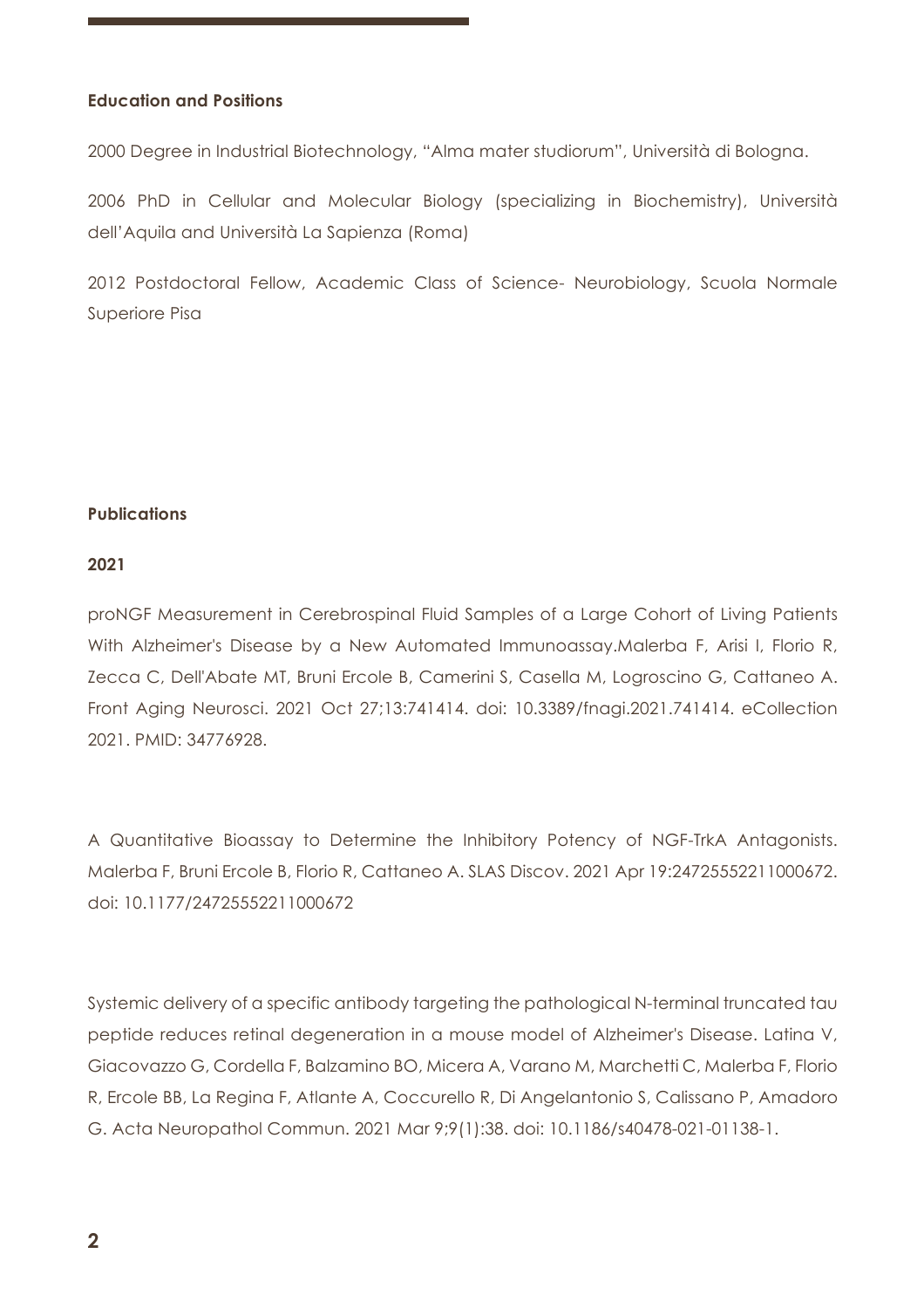Nerve Growth Factor Neutralization Promotes Oligodendrogenesis by Increasing miR-219a-5p Levels. Brandi R, Fabiano M, Giorgi C, Arisi I, La Regina F, Malerba F, Turturro S, Storti AE, Ricevuti F, Amadio S, Volontè C, Capsoni S, Scardigli R, D'Onofrio M, Cattaneo A. Cells. 2021 Feb 16;10(2):405. doi: 10.3390/cells10020405.

## **2020**

Passive immunotherapy for N-truncated tau ameliorates the cognitive deficits in two mouse Alzheimer's disease models. Corsetti V, Borreca A, Latina V, Giacovazzo G, Pignataro A, Krashia P, Natale F, Cocco S, Rinaudo M, Malerba F, Florio R, Ciarapica R, Coccurello R, D'Amelio M, Ammassari-Teule M, Grassi C, Calissano P, Amadoro G. Brain Commun. 2020 Apr 6;2(1): fcaa039.

### **2019**

The NGFR100W mutation specifically impairs nociception without affecting cognitive performance in a mouse model of Hereditary Sensory and Autonomic Neuropathy type V. Testa G, Mainardi M, Morelli C, Olimpico F, Pancrazi L, Petrella C, Severini C, Florio R, Malerba F, Stefanov A, Strettoi E, Brandi R, Arisi I, Heppenstall P, Costa M, Capsoni S, Cattaneo A. J Neurosci. 2019 Nov 4. pii: 0688-19. doi: 10.1523/JNEUROSCI.0688-19.2019

ProNGF Is a Cell-Type-Specific Mitogen for Adult Hippocampal and for Induced Neural Stem Cells. Corvaglia V, Cilli D, Scopa C, Brandi R, Arisi I, Malerba F, La Regina F, Scardigli R, Cattaneo A. Stem Cells. 2019 Sep;37(9):1223-1237. doi: 10.1002/stem.3037. Epub 2019 Jun 22.PMID: 31132299

#### **2017**

Nerve growth factor derivative NGF61/100 promotes outgrowth of primary sensory neurons with reduced signs of nociceptive sensitization. Severini C, Petrocchi Passeri P, Ciotti MT, Florenzano F, Petrella C, Malerba F, Bruni B, D'Onofrio M, Arisi I, Brandi R, Possenti R, Calissano P, Cattaneo A. Neuropharmacology. 2017 Feb 2. pii: S0028-3908(17)30034-5. doi: 10.1016/j.neuropharm.2017.01.035.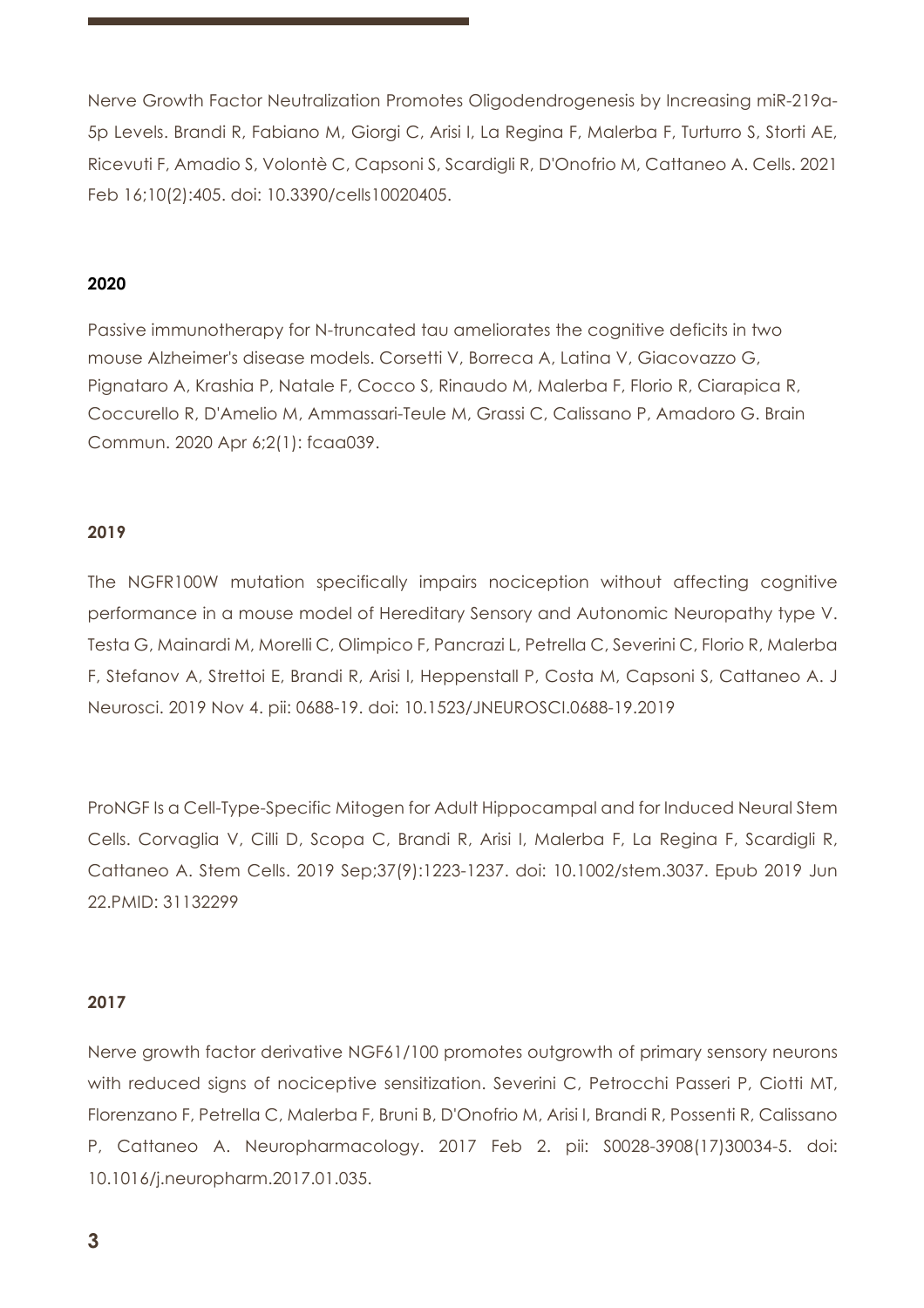The chemokine CXCL12 mediates the anti-amyloidogenic action of painless human Nerve Growth Factor Simona Capsoni, Francesca Malerba, Nicola Maria Carucci, Caterina Rizzi, Chiara Criscuolo, Nicola Origlia, Mariantonietta Calvello, Alessandro Viegi, Giovanni Meli, Antonino Cattaneo Brain. 2017 Jan;140(Pt 1):201-217. doi: 10.1093/brain/aww271

## **2016**

Conformational Rigidity within Plasticity Promotes Differential Target Recognition of Nerve Growth Factor. Paoletti F, de Chiara C, Kelly G, Covaceuszach S, Malerba F, Yan R, Lamba D, Cattaneo A, Pastore A. Front Mol Biosci. 2016 Dec 26;3:83. doi: 10.3389/fmolb.2016.00083.

NGF and proNGF reciprocal interference in immunoassays: open questions, criticalities and ways forward. Malerba F., Paoletti F., Cattaneo A. Frontiers in Molecular Neuroscience, 2016 Aug 3;9:63. doi: 10.3389/fnmol.2016.00063.

# **2015**

Functional Characterization of Human ProNGF and NGF Mutants: Identification of NGF P61SR100E as a "Painless" Lead Investigational Candidate for Therapeutic Applications. Malerba F, Paoletti F, Bruni Ercole B, Materazzi S, Nassini R, Coppi E, Patacchini R, Capsoni S, Lamba D, Cattaneo A. PLoS One. 2015 Sep 15;10(9):e0136425

A comparative analysis of the structural, functional and biological differences between Mouse and Human Nerve Growth Factor. Paoletti F, Malerba F, Ercole BB, Lamba D, Cattaneo A. Biochim Biophys Acta. 2015 Mar;1854(3):187-97.

## **2014**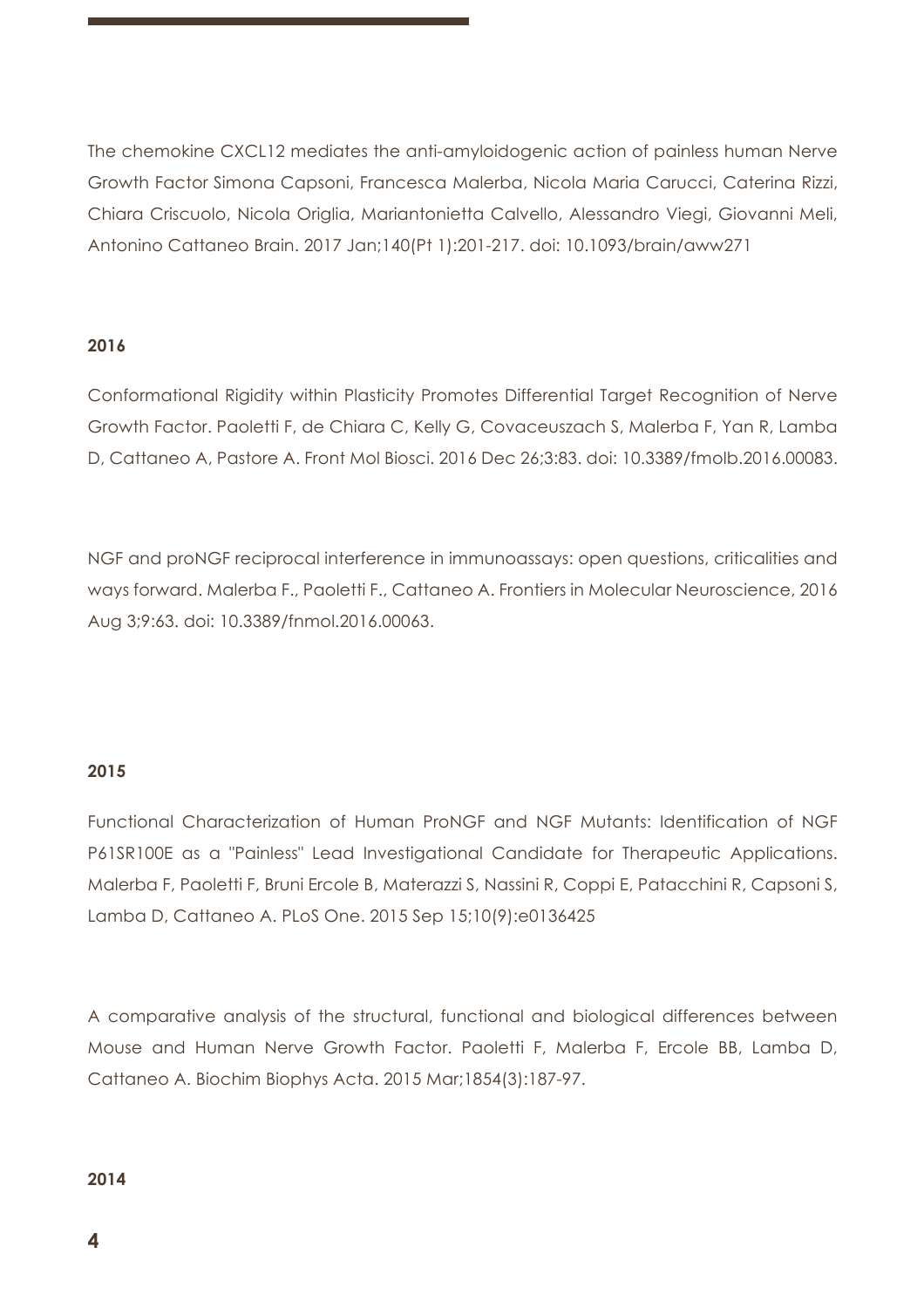proNGF/NGF mixtures induce gene expression changes in PC12 cells that neither singly produces. Arisi I, D'Onofrio M, Brandi R, Malerba F, Paoletti F, Storti AE, Florenzano F, Fasulo L, Cattaneo A. BMC Neurosci. 2014 Apr 8;15:48. doi: 10.1186/1471-2202-15-48.

## **2013**

ProNGF\NGF imbalance triggers learning and memory deficits, neurodegeneration and spontaneous epileptic-like discharges in transgenic mice. Tiveron C, Fasulo L, Capsoni S, Malerba F, Marinelli S, Paoletti F, Piccinin S, Scardigli R, Amato G, Brandi R, Capelli P, D'Aguanno S, Florenzano F, La Regina F, Lecci A, Manca A, Meli G, Pistillo L, Berretta N, Nisticò R, Pavone F, Cattaneo A. Cell Death Differ. 2013 Mar 29 doi: 10.1038/cdd.2013.22.

#### **2012**

Intranasal ''painless'' Human Nerve Growth Factors slows Amyloid Neurodegeneration and prevents memory deficits in App X PS1 Mice. Simona Capsoni, Sara Marinelli, Marcello Ceci, Domenico Vignone, Gianluca Amato, Francesca Malerba, Francesca Paoletti, Giovanni Meli, Alessandro Viegi, Flaminia Pavone, Antonino Cattaneo. PLoS One. 2012;7(5):e37555. Epub 2012 May 30

Direct intracellular selection and biochemical characterization of a recombinant antiproNGF single chain antibody fragment. Francesca Paoletti, Francesca Malerba, Petr V. Konarev, Michela Visintin, Raffaella Scardigli, Luisa Fasulo, Doriano Lamba, Dmitri I. Svergun, Antonino Cattaneo. Arch Biochem Biophys. 2012 Apr 10;522(1):26-36

Nerve growth factor regulates axial rotation during early stages of chick embryo development. Annalisa Manca, Simona Capsoni, Anna Di Luzio, Domenico Vignone, Francesca Malerba, Francesca Paoletti, Rossella Brandi, Ivan Arisi, Antonino Cattaneo, and Rita Levi-Montalcini. Proc Natl Acad Sci U S A. 2012 Feb 7;109(6):2009-14